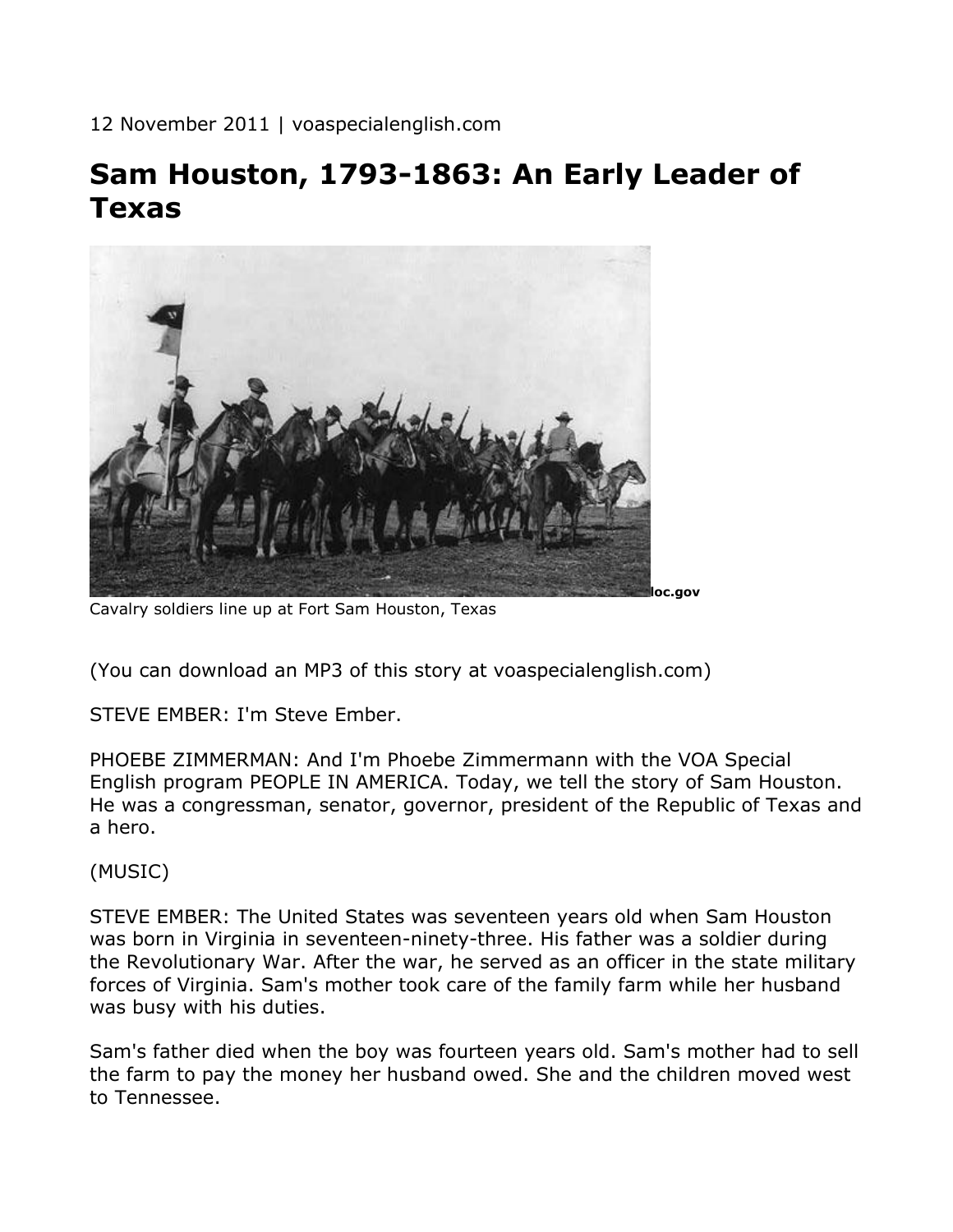PHOEBE ZIMMERMAN: Life in Tennessee was not easy. Missus Houston and her children had to build a house and clear trees off the land. Sam did not like such hard work. His mother and brothers decided that the boy was not meant to be a farmer. They sent him to a store to work. Sam did not like this job any better than farming. One morning, he failed to go to work. Sam was gone for weeks.



Then his mother heard that he was living with the Cherokee Indians. Sam's brothers found him at an Indian village. Sam refused to leave. He told his brothers that he loved the way the Indians lived.

The Cherokee chief, Oolooteka, accepted Sam as his son. Sam was nineteen years old when he left the Indians to return to his own people.

#### (MUSIC)

STEVE EMBER: The United States and Britain had begun fighting the War of 1812 and Sam Houston wanted to fight for his country. He left to join the forces of General Andrew Jackson.

Houston fought in a battle against a group of Creek Indians who supported the British. He was wounded in the leg. Later in the fighting, General Jackson asked for someone to lead an attack against the Indians. Houston jumped up and led the attack. He was hit by several bullets, and almost died.

It was a long time before Houston was well again. The war ended before he could return to action. After several years as a peacetime soldier, the young officer received special orders from Washington, D.C. Some Cherokee chiefs had signed a treaty with the United States. The treaty said that all Cherokees must move west, to an area across the Mississippi River.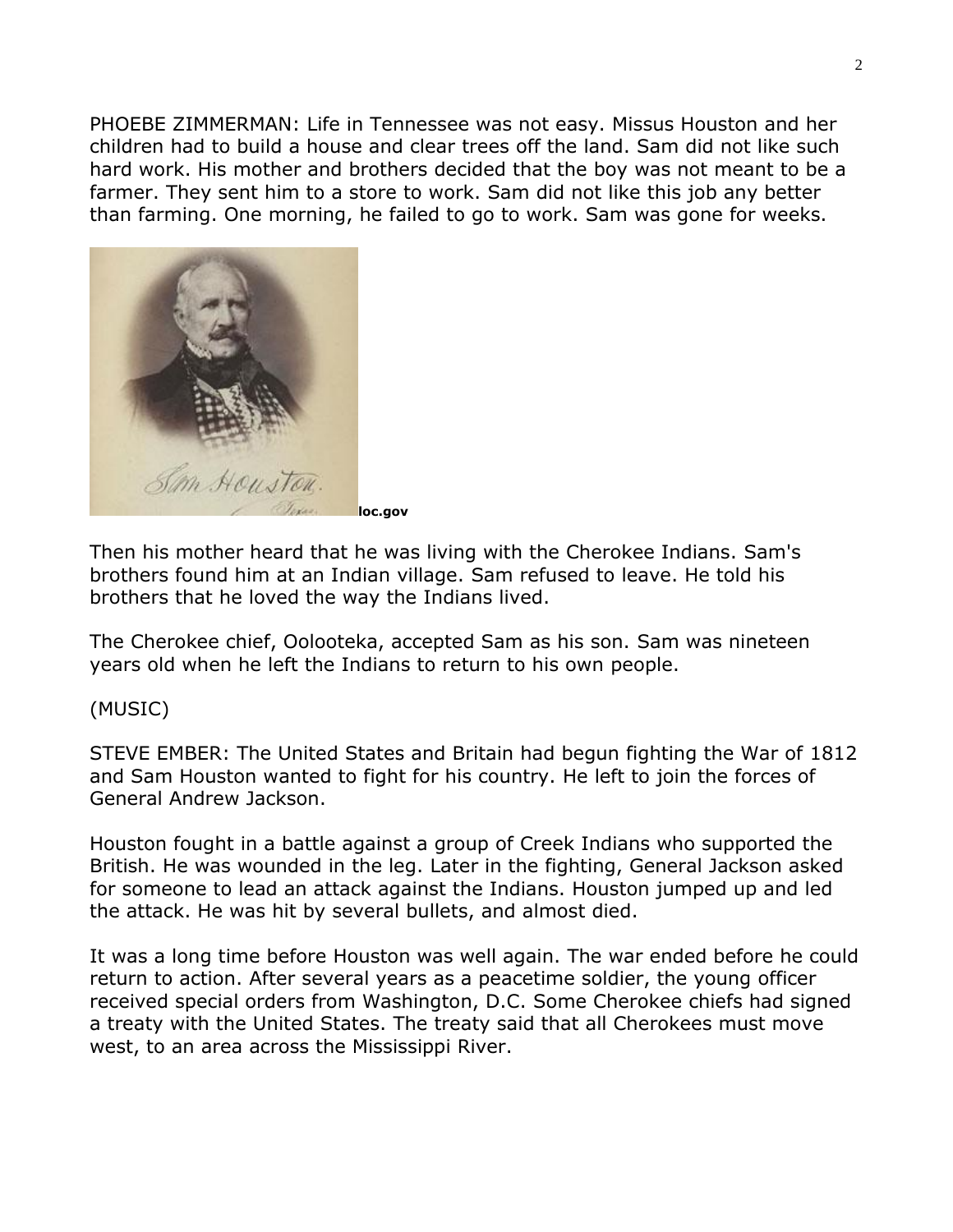PHOEBE ZIMMERMAN: Oolooteka, with whom Houston had lived, was not one of the chiefs who signed the treaty. He could not understand why he should honor the agreement. Houston's job was to get Oolooteka to accept the treaty. Houston did not want to do this. He believed it was wrong. However, he also knew it was a soldier's duty to obey orders.

The Cherokees were glad to see Sam return. But they were sad when they learned why he had come. After much talk, Oolooteka finally agreed to leave the land. Houston had done his duty, but he was not pleased. Because of this and other reasons, he left the army when he was twenty-five years old.

(MUSIC)

STEVE EMBER: Sam Houston decided to become a lawyer. He went to Nashville, the capital of Tennessee, to study law. Houston completed eighteen months of study in just six months. He surprised everyone by passing the test required to become a lawyer.

He opened a law office in a town near Nashville. Former General Andrew Jackson lived near the city, and Houston visited him often. They became close friends. Jackson was the political leader of Tennessee. He urged his young friend to enter politics. Houston accepted this invitation.

Jackson's support meant much to a political candidate in Tennessee. Houston was elected to the United States House of Representatives. He served in Congress for four years.

Then, Andrew Jackson was elected president of the United States and Houston was elected governor of Tennessee. Houston had worked hard for Jackson. Many people believed that Houston would follow Jackson as president.



Sam Houston in 1848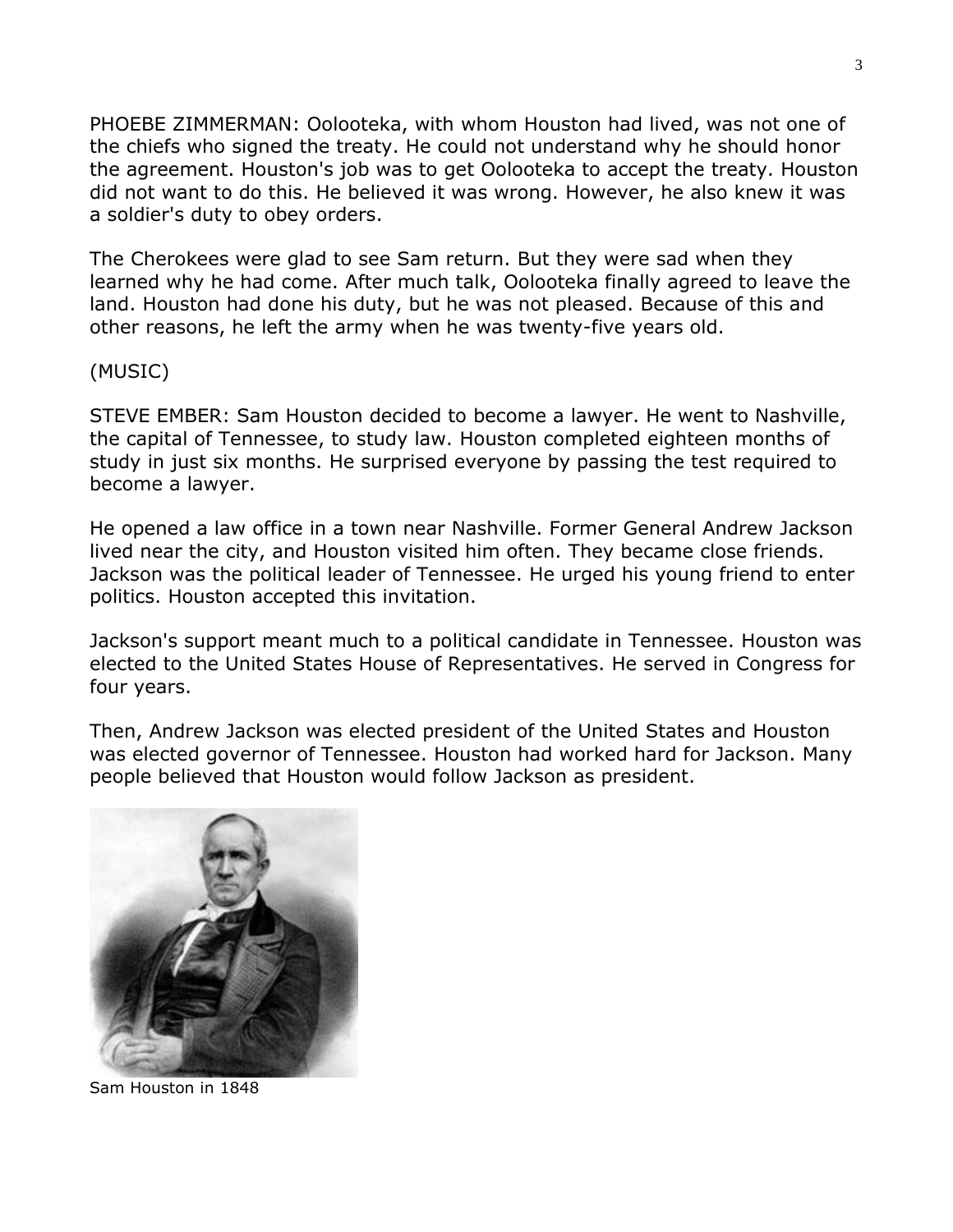PHOEBE ZIMMERMAN: But Houston had something else on his mind -- a young woman. She was Eliza Allen, the daughter of a friend. They decided to marry. For several months, they seemed happy. Then, something happened. Eliza left Sam and returned home. Houston never explained the reason for the break between them. He said only that it was painful and private. Houston resigned as governor and left Tennessee.

## (MUSIC)

STEVE EMBER: Sam Houston traveled to Arkansas, where the Cherokee Indians were living. Chief Oolooteka welcomed him warmly. Houston attempted to forget his sadness by working hard. But work did not make him forget. Houston drank too much alcohol, and was drunk for months.

Then he got a letter telling him his mother was sick. Houston went home. Before she died, Missus Houston told her son that she was sure of his strength and that he would succeed in life.

PHOEBE ZIMMERMAN: Houston had received a letter from a group of New York City bankers. They wanted him to go to the western area called Texas. Houston liked this idea. Many Americans had been moving to Texas for the past few years. The area was then part of Mexico. However, the Mexican government had opened the area to Americans who wished to live there.Houston talked to the bankers, but got no immediate decision from them. He went to Washington to see President Jackson. The President offered him a job. He asked his friend to go to Texas to negotiate peace with the Comanche Indians.

### (MUSIC)

STEVE EMBER: Houston moved to Texas in eighteen-thirty-two. He met with the Indians. The talks were successful, and the Indians agreed to have peace.

People told him that a spirit of rebellion was spreading across Texas. The Mexican government had made a number of laws that the Texans did not believe were fair. Houston went to San Felipe de Austin, the capital of a colony of Americans. Stephen Austin had started the colony with Mexico's permission and worked hard to make it a success.

Austin feared that Houston had come to lead a struggle against Mexico. Austin did not believe that a war was necessary. He thought new leaders would come to power in Mexico. He believed they would make changes in the laws. Austin was partly right. The Mexican dictator, Anastasio Bustamante, was ousted. General Antonio Lopez de Santa Anna seized power.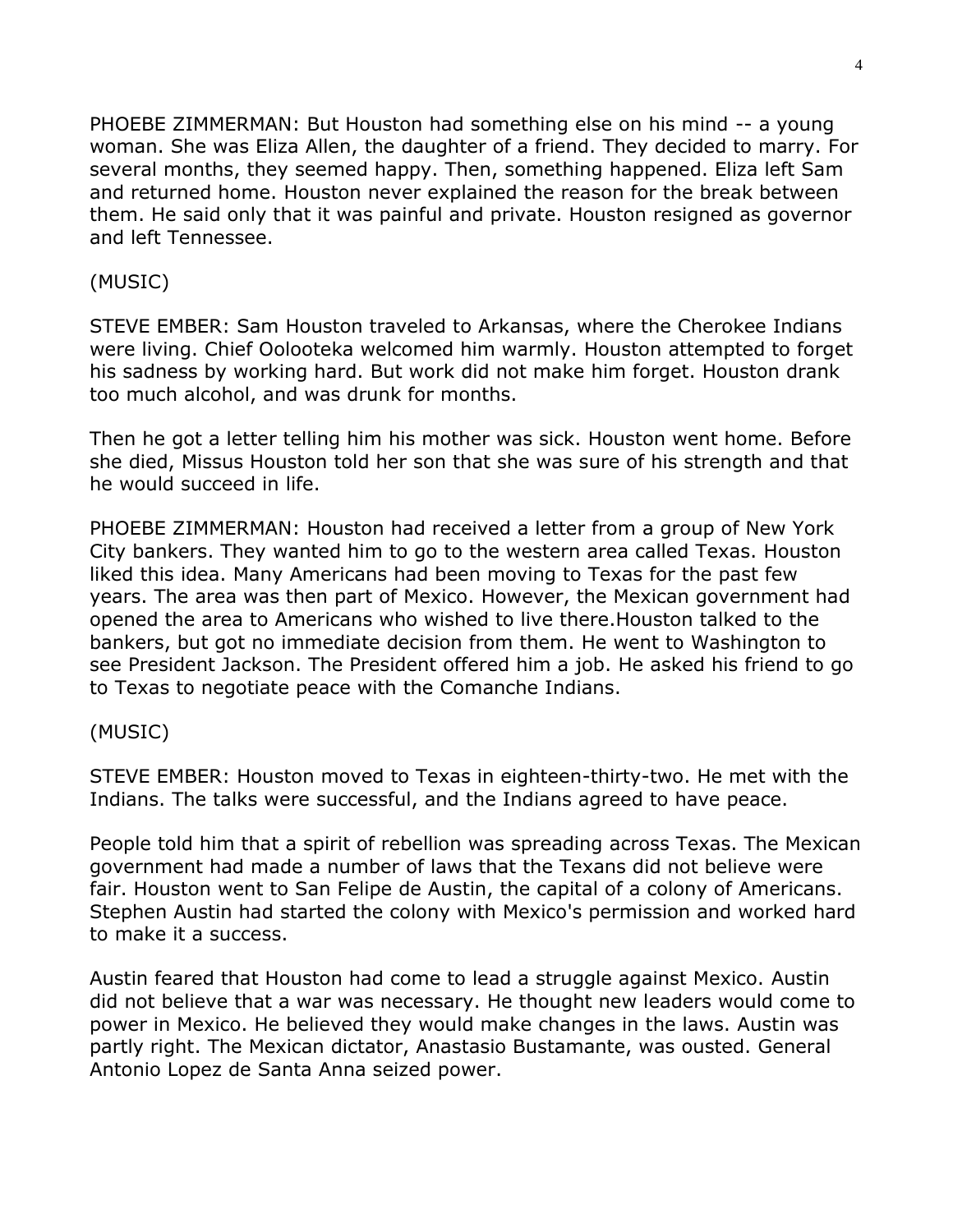

An old picture of the entrance to Fort Sam Houston

PHOEBE ZIMMERMAN: The Texans called a meeting to write a letter to Santa Anna. They asked him to change the cruel laws ordered by Bustamante. Austin agreed to carry the letter to the new Mexican leader. Months after Austin left, the Texans learned that he had been arrested in Mexico City and put in prison. They now felt that Santa Anna was no better than Bustamante.

Finally, the Mexican leader freed Austin and let him return to Texas. Austin now believed that peaceful methods would not help the Texans.

STEVE EMBER: The Texans held another meeting. There was a deep split among the delegates. Many believed the only answer was complete independence from Mexico. Others believed Texas should fight for a democratic Mexican government. After much debate, the delegates decided to try to keep Texas a Mexican state. They quickly wrote a new state constitution and agreed to meet again. A temporary governor was elected. Sam Houston was chosen commander-in-chief of the Texas Army.

There was little time to get an army ready. Santa Anna's forces already were in Texas, in San Antonio. A group of Texas volunteer soldiers wanted to go to San Antonio to fight the Mexicans.

Houston opposed this idea. He believed the soldiers needed more training. However, the volunteer soldiers left for San Antonio. There was a violent five-day battle. The small Texas force won a surprise victory.

PHOEBE ZIMMERMAN: Most Texans believed the war had been won. But Houston knew Santa Anna would not give up Texas so easily. Houston continued to build an army.